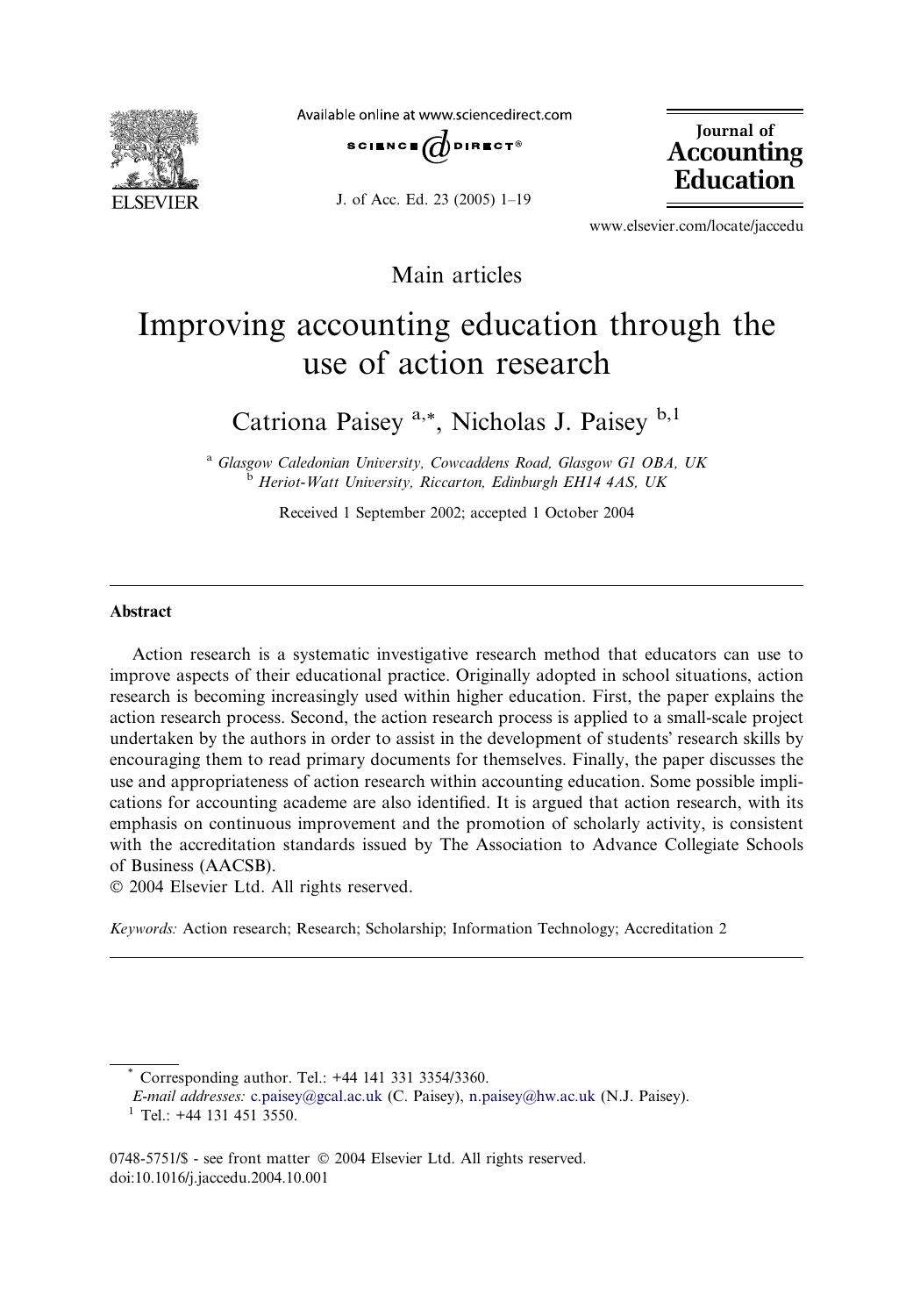## 1. Introduction

Action research is a systematic investigative research method that can help improve aspects of educational practice (Hand, Sanderson,  $&$  O'Neil, 1996). Continuous improvement and the promotion of scholarly activity among accounting faculty have recently been emphasised by The Association to Advance Collegiate Schools of Business (AACSB) [\(AACSB, 2004\)](#page--1-0). The AACSB stresses that accreditation seeks to improve accounting education and that the accreditation process ''intends to promote the development of accounting education programs of high quality and to encourage innovation and continual improvement'' [\(AACSB, 2004,](#page--1-0) [p. 3\)](#page--1-0). With its focus on the improvement of educational practice, action research can be viewed as consistent with how the AACSB would like its member schools to approach continuous improvement.

Action research typically incorporates five stages, as elaborated by [Bassey \(1998\)](#page--1-0) and [Hand \(2001\).](#page--1-0) These stages are depicted in Fig. 1.

First, the enquiry must be defined by identifying the 'problem' to be addressed and a research question should be framed. Problem identification is dependent upon the beliefs of the teachers involved. What is perceived as a problem to one teacher may not be so perceived by another. It is therefore important for users of action research to briefly outline the educational beliefs that inspired their projects. Second, the current educational situation should be described. This



Fig. 1. The action research cycle.